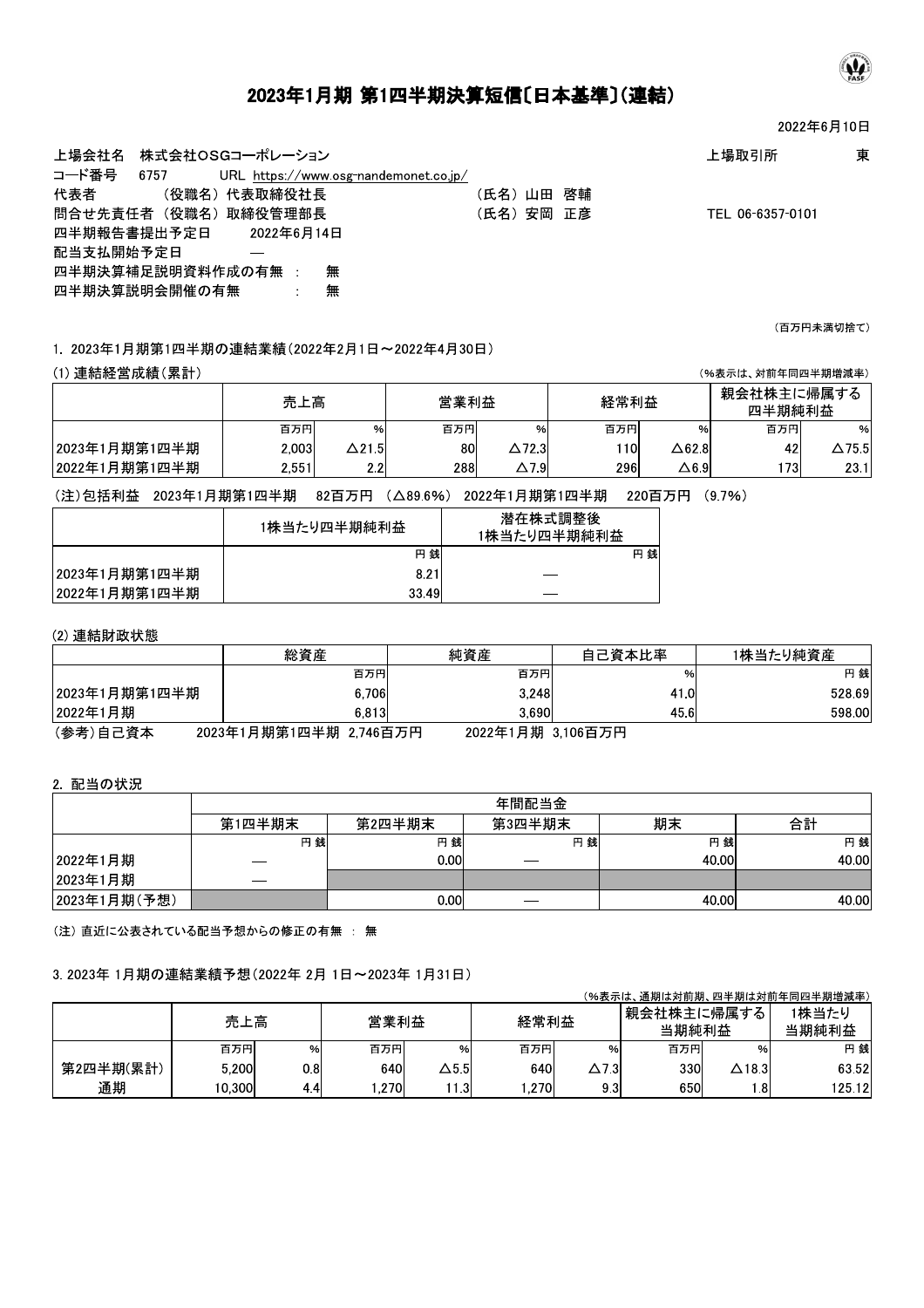- ※ 注記事項
- (1) 当四半期連結累計期間における重要な子会社の異動(連結範囲の変更を伴う特定子会社の異動) : 無 新規 - 社 (社名) 除外 — 社 (社名)  $\mathbf{R}^{\mathbf{r}}$

:無

- (2) 四半期連結財務諸表の作成に特有の会計処理の適用 : 無
- (3) 会計方針の変更·会計上の見積りの変更·修正再表示
	- 1 会計基準等の改正に伴う会計方針の変更 :有
	- 20以外の会計方針の変更 :無
	- 3 会計上の見積りの変更 :無
	- 4 修正再表示

(注) 詳細は、添付資料P. 8 「2. 四半期連結財務諸表及び主な注記 (3)四半期連結財務諸表に関する注記事項 (会計方針の変更) 」をご覧ください。

(4) 発行済株式数(普通株式)

| 七门 /月 『个人〉 玖 \ 日 J也 『个人\ / |
|----------------------------|
| ① 期末発行済株式数(自己株式を含む)        |

3 期中平均株式数(四半期累計)

2 期末自己株式数

5,500,000 株 2022年1月期 5,500,000 株 2023年1月期1Q 304,880 株 304,950 株 2022年1月期 2023年1月期1Q 2023年1月期1Q 5,195,062 株 2022年1月期1Q 5,195,150 株

※四半期決算短信は公認会計士又は監査法人の四半期レビューの対象外です

※業績予想の適切な利用に関する説明、その他特記事項

上記の業績予想は、現時点において、入手可能な情報及び将来の業績に与える不確定要因を前提としております。従って、実際の業績は内外の状況により異 なる結果となる場合がありますのでご承知おきください。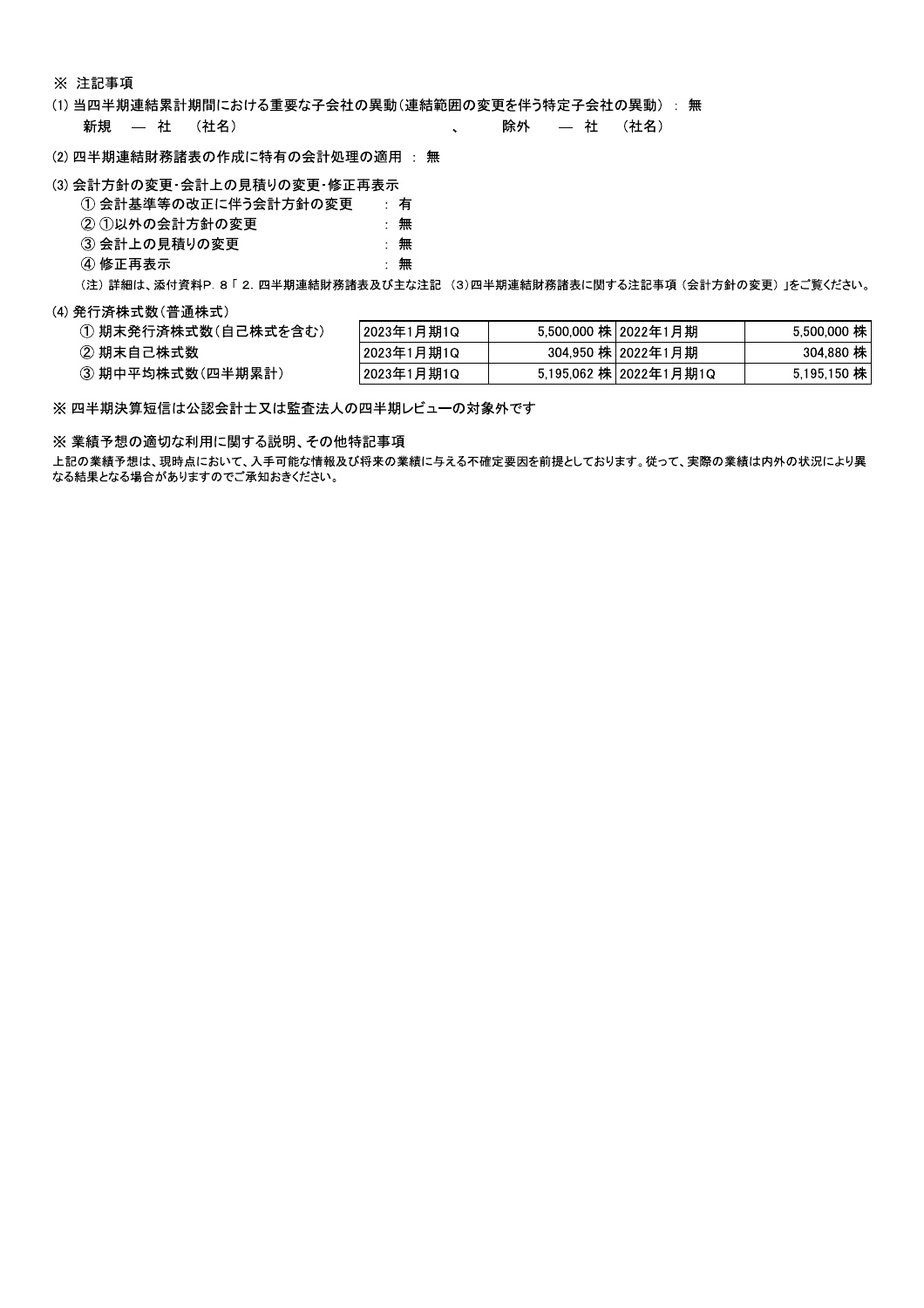## ○添付資料の目次

| 1. 当四半期決算に関する定性的情報 ………………………………………………………………………………………… | 2 |
|-------------------------------------------------------|---|
| 経営成績に関する説明 ……………………………………………………………………………………………<br>(1) | 2 |
| 財政状態に関する説明 ……………………………………………………………………………………………<br>(2) | 3 |
| 連結業績予想などの将来予測情報に関する説明 ……………………………………………………………<br>(3)  | 3 |
| 2.四半期連結財務諸表及び主な注記 ……………………………………………………………………………………    | 4 |
| (1)                                                   | 4 |
| 四半期連結損益計算書及び四半期連結包括利益計算書 ………………………………………………………<br>(2) | 6 |
| 四半期連結損益計算書                                            |   |
| 第1四半期連結累計期間                                           | 6 |
| 四半期連結包括利益計算書                                          |   |
| 第1四半期連結累計期間                                           |   |
| 四半期連結財務諸表に関する注記事項 …………………………………………………………………………<br>(3) | 8 |
| (継続企業の前提に関する注記)                                       | 8 |
| (株主資本の金額に著しい変動があった場合の注記)                              | 8 |
| (四半期連結財務諸表の作成に特有の会計処理の適用)                             | 8 |
| (会計方針の変更)                                             | 8 |
| (会計上の見積りの変更)                                          | 8 |
| (追加情報)                                                | 9 |
| (セグメント情報等)                                            | 9 |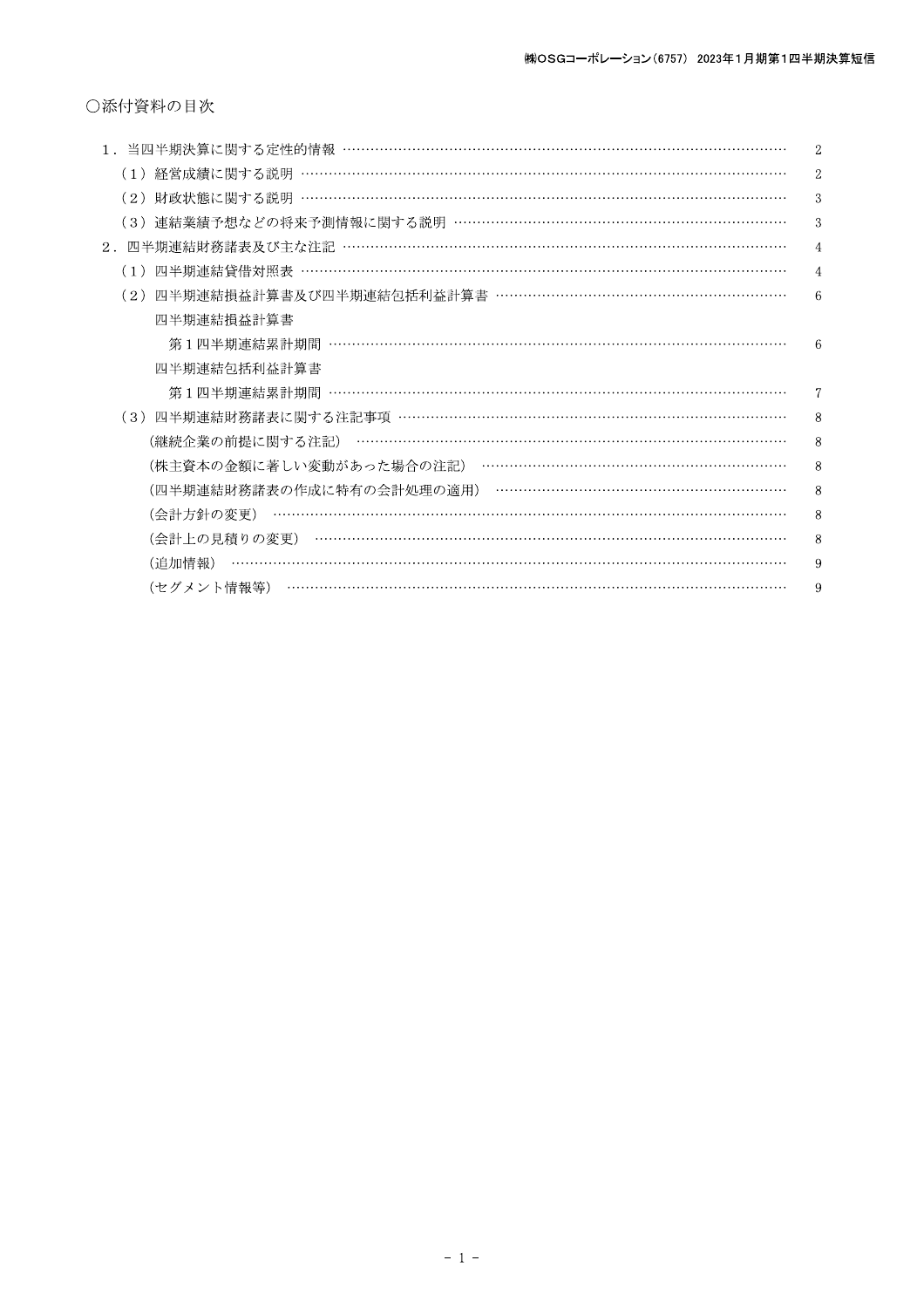### 1. 当四半期決算に関する定性的情報

#### (1) 経営成績に関する説明

当第1四半期連結累計期間 (2022年2月1日~2022年4月30日) における我が国の経済は、企業収益の改善や個 人消費の回復などを背景に、景気持ち直しの動きが見られたものの、オミクロン株による新型コロナウイルス感染 症の再拡大に加え、原材料価格の高騰やウクライナ情勢の緊迫、急激な為替の変動が生じるなど、依然として先行 き不透明な状況が続いております。

このような状況のなか、当社グループはSDGsの取り組みの一環として、「ステハジ」プロジェクトを推進し ております。「ステハジ」プロジェクトは、「使い捨ては恥ずかしい」という考え方を通して、海洋プラスチック 問題や、使い捨てから発生する様々な社会課題を、個人・企業・自治体が一体となって啓発・実践し、行動変容に 取り組むプロジェクトであります。このプロジェクトのもと、新しい商品やサービスの開発などに取り組んでおり キオー

また、今後の衛生管理機器の拡大を見込み、アジアにおける感染症防疫に関する学術研究の発展を目的とし、当 社と東京大学が「OSG国際防疫獣医学寄付講座」を開講いたしました。

しかしながら、販売活動についてはオミクロン株による新型コロナウイルス感染症が再拡大したことに伴い、ま ん延防止等重点措置が実施され、移動制限や接触制限によって苦戦を強いられました。

以上の結果、当第1四半期連結累計期間における売上高は2,003,314千円 (前年同四半期比21.5%減)、営業利 益80,158千円 (同72.3%減)、経常利益110,226千円 (同62.8%減)、親会社株主に帰属する四半期純利益42,663 千円 (同75.5%減) となりました。

セグメント別の経営成績は次のとおりであります。

#### (水関連機器事業)

『家庭用機器』につきましては、「飲料水への安全·安心」に加え、コロナ禍における「健康志向」の高まりを 受け、今後、ニーズはさらに高まると予測しております。新製品を投入し、新たなサービスの提供などを積極的に 行いましたが、前述の通り、オミクロン株による新型コロナウイルス感染症の再拡大に伴い、営業活動に影響を受 けました。

『水自販機』につきましては、大手ホームセンターへの導入が決定するなど、新たな市場への開拓を進めており ます。しかしながら、一部のドラッグストア等の新店オープンが遅れたことによって設置が延期となりました。

『ウォータークーラー機器』につきましては、引き続き、主な市場である自治体や学校等の施設に対する営業活 動自粛の影響を受けました。今後の見通しにつきましては、熱中症予防対策での需要や、昨年開催された東京五輪 施設への導入実績をもとに、2025年開催の大阪·関西万博における関連需要を期待しております。

『衛生管理機器』につきましては、メインターゲットの一つとしている飲食業界・施設において関心は高いもの の、広く導入には至りませんでした。業界そのものの回復には引き続き時間を要すると予想されます。

以上の結果、売上高440,118千円(前年同四半期比31.6%減)、営業損失47,316千円(前年同四半期は46,730千 円の営業利益)となりました。

#### (メンテナンス事業)

創立以来52年にわたり実績のあるメンテナンス事業は、当社独自の仕組みであり、継続的な収益を得られるリカ ーリング型のビジネスモデルであります。メンテナンスには、当社が直接訪問するメンテナンスと、一部、販売店 様を通じて行うメンテナンスの2つがあります。当期におきましては、販売店様を通じて行うメンテナンスにて、 副商材の売上が減少いたしました。その結果、売上高416,773千円 (同10.0%減)、営業利益24,454千円 (同 66.2%減)となりました。

(HOD (水宅配) 事業)

HOD (水宅配) 事業につきましては、事業を立ち上げた2006年からこれまで、原材料の高騰や物流費の値上げ 等が繰り返されてまいりました。その中において、諸経費の削減等をはじめとする企業努力により、ボトルドウォ ーターの価格を維持してまいりました。

しかしながら、自助努力だけでは価格を据え置くことが難しい状況となり、今年の2月より販売価格を改定いた しました。その影響により、粗利益率は改善いたしましたが、前連結会計年度末に駆け込み需要があり、その反動 によってボトルドウォーターの売上が減少いたしました。その結果、売上高280,086千円 (同11.1%減)、営業利 益12,070千円 (同166.2%増) となりました。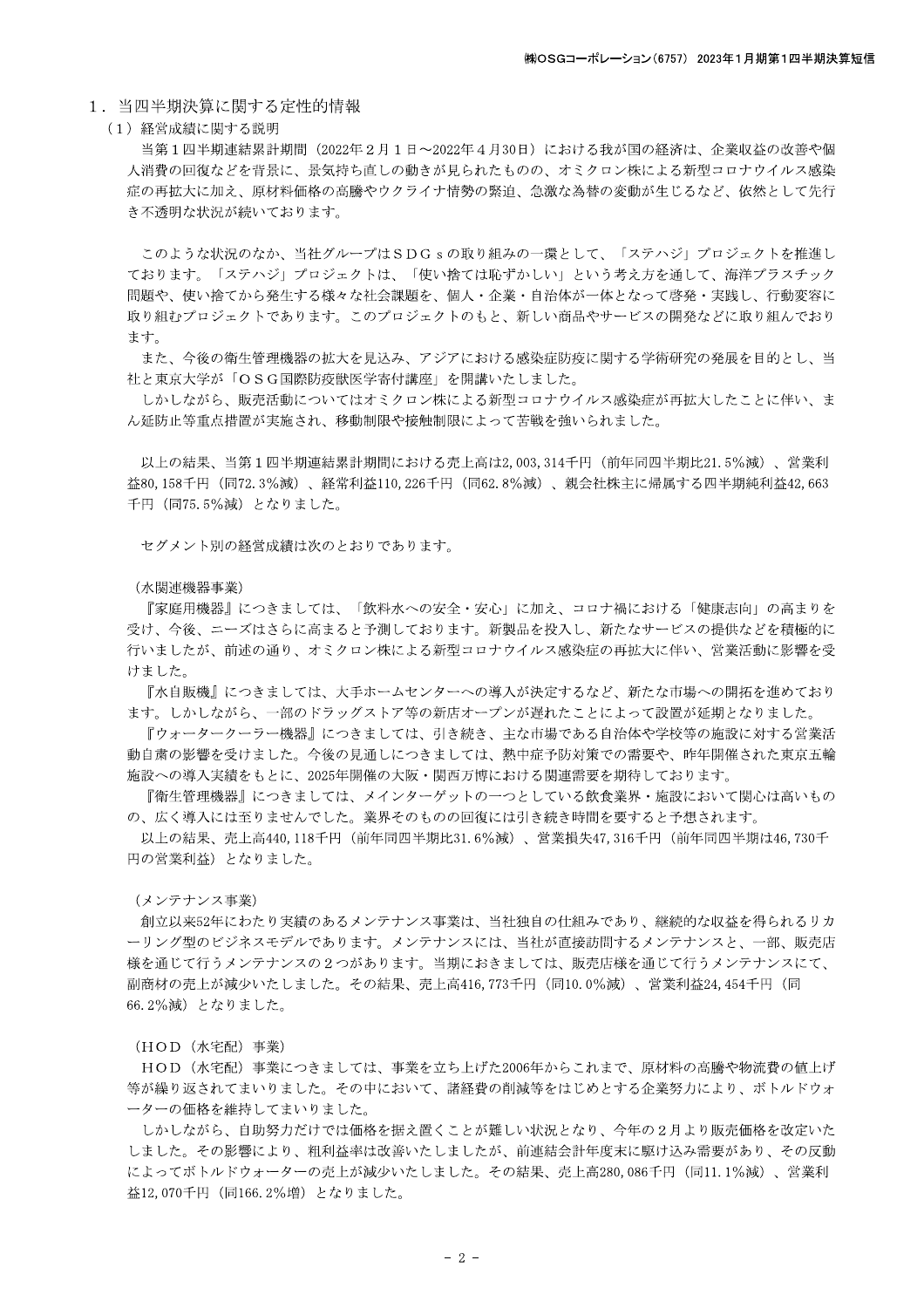(フランチャイズ事業)

フランチャイズ事業につきましては、高齢者向けの弁当宅配事業と高級食パン「銀座に志かわ」事業がありま す。弁当宅配事業は予定通り推移しております。

高級食パン「銀座に志かわ」事業においては、2023年末までの200店体制に向けて計画通り出店を進めておりま す。しかしながら、ここ数年は高級食パンブームによって「食パン専門店」市場への参入が増加し、レッドオーシ ャン化が進み、同時に淘汰の時代へ移行しております。

このような市場環境のもと、「銀座に志かわ」は「アフターレッドオーシャン」市場に向けて、以下の加盟店支 援強化施策を打ち出しております。

1 原材料などの値上げがあるが、加盟店向けの値上げはしない。

② 新商品を打ち出し、競合店との差別化を図る。

3 広告を積極的に打ち出し、競合店との差別化を図る。

上記に対する結果は自ずと出てくると予測しておりますが、当期につきましては当社もレッドオーシャンの波を 受け、影響が出ております。その結果、売上高869,330千円 (同25.5%減)、営業利益91,488千円 (同53.2%減) と なりました。

(2) 財政状態に関する説明

(資産)

当第1四半期連結会計期間末における流動資産は4,244,254千円となり、前連結会計年度末に比べ233,077千円減 少いたしました。これは主に商品及び製品が40,112千円増加しましたが、現金及び預金が165,123千円、受取手形 及び売掛金が126,972千円減少したこと等によるものであります。固定資産は2,462,722千円となり、前連結会計年 度末に比べ126,278千円増加いたしました。これは主に繰延税金資産が118,107千円、投資有価証券が7,643千円増 加したこと等によるものであります。

この結果、総資産は、6,706,977千円となり、前連結会計年度末に比べ106,799千円減少いたしました。

(負債)

当第1四半期連結会計期間末における流動負債は2,538,496千円となり、前連結会計年度末に比べ372,104千円増 加いたしました。これは主に未払法人税等が90,451千円減少しましたが、契約負債が424,363千円、賞与引当金が 61,969千円増加したこと等によるものであります。固定負債は920,236千円となり、前連結会計年度末に比べ 36,631千円減少いたしました。これは主に資産除去債務が4,268千円増加しましたが、長期借入金が34,959千円減 少したこと等によるものであります。

この結果、負債合計は3,458,732千円となり、前連結会計年度末に比べ335,472千円増加いたしました。

(純資産)

当第1四半期連結会計期間末における純資産合計は3.248.245千円となり、前連結会計年度末に比べ442.271千円 減少いたしました。これは主に利益剰余金が371,290千円、非支配株主持分が82,173千円減少したこと等によるも のであります。

この結果、自己資本比率は41.0% (前連結会計年度末は45.6%) となりました。

(3) 連結業績予想などの将来予測情報に関する説明

連結業績予想につきましては、令和4年3月11日の決算短信で公表いたしました通期の連結業績予想に変更はあ りません。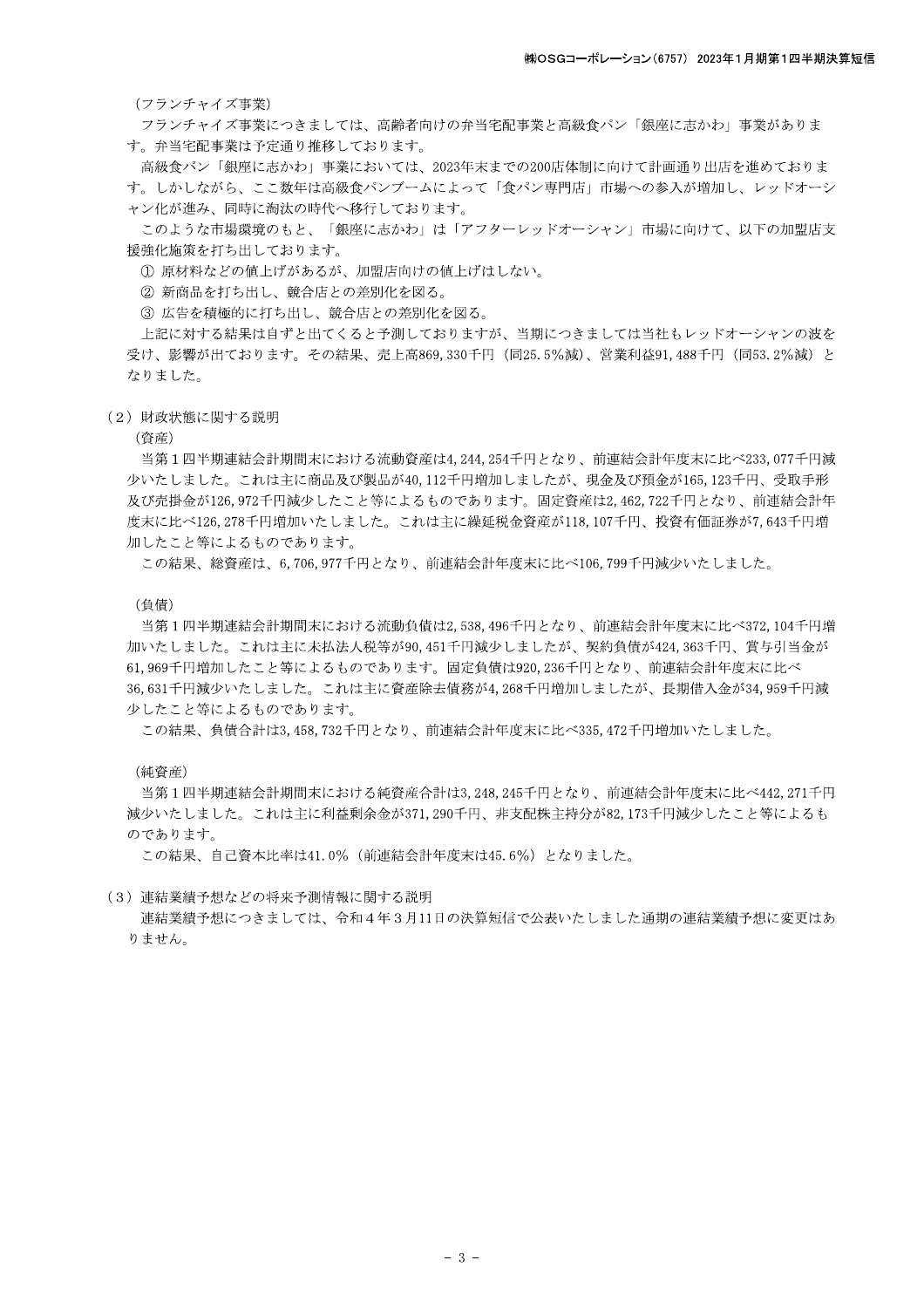## 2. 四半期連結財務諸表及び主な注記

(1) 四半期連結貸借対照表

|                |                        | (単位:千円)                     |
|----------------|------------------------|-----------------------------|
|                | 前連結会計年度<br>(令和4年1月31日) | 当第1四半期連結会計期間<br>(令和4年4月30日) |
| 資産の部           |                        |                             |
| 流動資産           |                        |                             |
| 現金及び預金         | 2,636,041              | 2, 470, 918                 |
| 受取手形及び売掛金      | 1, 047, 259            | 920, 286                    |
| 商品及び製品         | 280, 469               | 320, 581                    |
| 原材料及び貯蔵品       | 382, 675               | 399, 017                    |
| その他            | 149,094                | 151,749                     |
| 貸倒引当金          | $\triangle$ 18, 207    | $\triangle$ 18, 299         |
| 流動資産合計         | 4, 477, 332            | 4, 244, 254                 |
| 固定資産           |                        |                             |
| 有形固定資産         |                        |                             |
| 建物及び構築物        | 1, 552, 733            | 1,567,076                   |
| 減価償却累計額        | $\triangle$ 819, 466   | $\triangle$ 833, 949        |
| 建物及び構築物 (純額)   | 733, 267               | 733, 127                    |
| 機械装置及び運搬具      | 105, 972               | 105, 972                    |
| 減価償却累計額        | $\triangle$ 83, 312    | $\triangle$ 84, 628         |
| 機械装置及び運搬具 (純額) | 22,660                 | 21, 344                     |
| 土地             | 723, 955               | 723, 955                    |
| 建設仮勘定          | 1,450                  | 1,450                       |
| その他            | 549, 437               | 554, 122                    |
| 減価償却累計額        | $\triangle$ 462, 588   | $\triangle$ 472, 198        |
| その他 (純額)       | 86, 849                | 81, 923                     |
| 有形固定資産合計       | 1,568,182              | 1,561,800                   |
| 無形固定資産         |                        |                             |
| ソフトウエア         | 59, 476                | 60,752                      |
| 借地権            | 178,000                | 178,000                     |
| その他            | 9,217                  | 9, 124                      |
| 無形固定資産合計       | 246, 693               | 247, 876                    |
| 投資その他の資産       |                        |                             |
| 投資有価証券         | 5,319                  | 12,962                      |
| 長期預金           | 7,000                  | 7,000                       |
| 長期貸付金          | 9,793                  | 9,660                       |
| 繰延税金資産         | 100, 017               | 218, 124                    |
| その他            | 419,028                | 425, 996                    |
| 貸倒引当金          | $\triangle$ 19,590     | $\triangle$ 20, 700         |
| 投資その他の資産合計     | 521, 567               | 653, 044                    |
| 固定資産合計         | 2, 336, 443            | 2, 462, 722                 |
| 資産合計           | 6, 813, 776            | 6,706,977                   |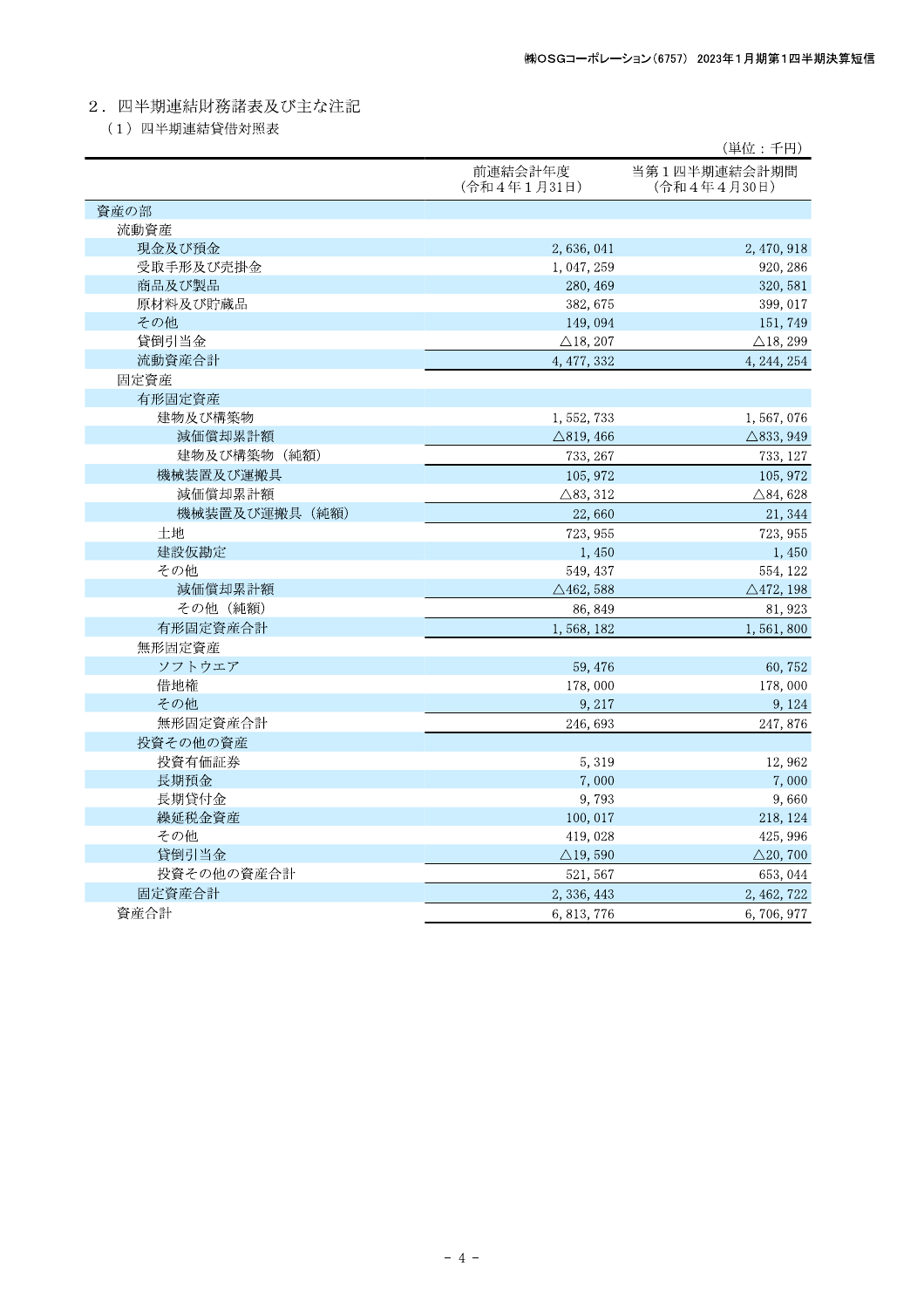|               |                        | (単位:千円)                     |
|---------------|------------------------|-----------------------------|
|               | 前連結会計年度<br>(令和4年1月31日) | 当第1四半期連結会計期間<br>(令和4年4月30日) |
| 負債の部          |                        |                             |
| 流動負債          |                        |                             |
| 支払手形及び買掛金     | 364, 197               | 370, 321                    |
| 短期借入金         | 1,030,000              | 1,030,000                   |
| 1年内返済予定の長期借入金 | 136,590                | 131, 591                    |
| リース債務         | 13,625                 | 13, 278                     |
| 未払法人税等        | 124,851                | 34, 400                     |
| 契約負債          |                        | 424, 363                    |
| 賞与引当金         | 45,806                 | 107, 775                    |
| 返品調整引当金       | 1,317                  |                             |
| その他           | 450,002                | 426, 764                    |
| 流動負債合計        | 2, 166, 391            | 2, 538, 496                 |
| 固定負債          |                        |                             |
| 長期借入金         | 255, 136               | 220, 177                    |
| リース債務         | 20,839                 | 17,743                      |
| 役員退職慰労引当金     | 154, 587               | 155, 877                    |
| 退職給付に係る負債     | 205, 483               | 202, 982                    |
| 資産除去債務        | 102, 821               | 107,089                     |
| その他           | 218,000                | 216, 365                    |
| 固定負債合計        | 956, 867               | 920, 236                    |
| 負債合計          | 3, 123, 259            | 3, 458, 732                 |
| 純資産の部         |                        |                             |
| 株主資本          |                        |                             |
| 資本金           | 601,000                | 601,000                     |
| 資本剰余金         | 689,030                | 689,030                     |
| 利益剰余金         | 1,908,063              | 1,536,772                   |
| 自己株式          | $\triangle$ 137, 332   | $\triangle$ 137, 403        |
| 株主資本合計        | 3,060,760              | 2,689,399                   |
| その他の包括利益累計額   |                        |                             |
| 為替換算調整勘定      | 45, 920                | 57, 183                     |
| その他の包括利益累計額合計 | 45, 920                | 57, 183                     |
| 非支配株主持分       | 583, 835               | 501,661                     |
| 純資産合計         | 3,690,516              | 3, 248, 245                 |
| 負債純資産合計       | 6, 813, 776            | 6,706,977                   |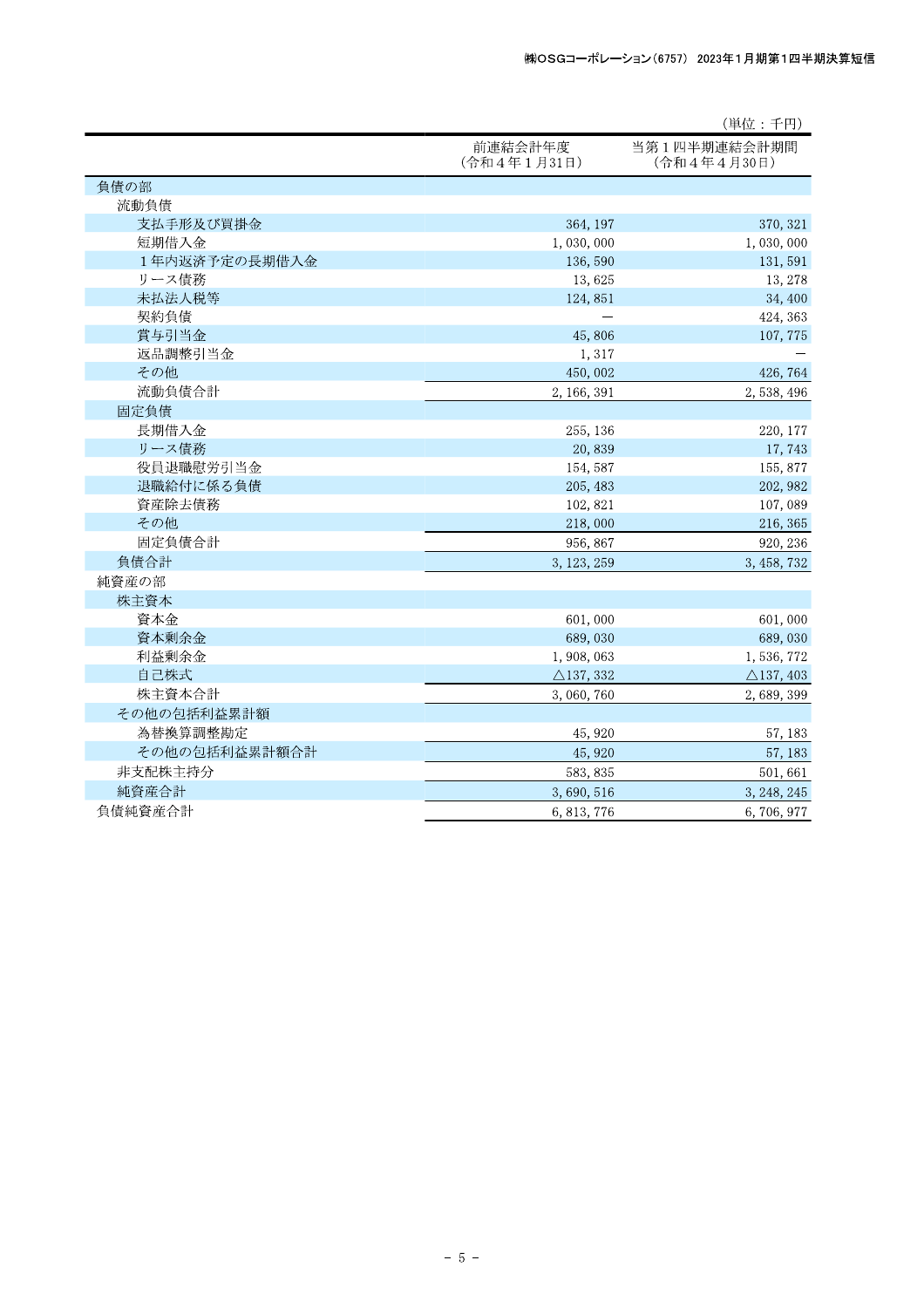(2) 四半期連結損益計算書及び四半期連結包括利益計算書

(四半期連結損益計算書)

(第1四半期連結累計期間)

|                  |                                                   | (単位:千円)                                           |
|------------------|---------------------------------------------------|---------------------------------------------------|
|                  | 前第1四半期連結累計期間<br>令和3年2月1日<br>(自<br>至<br>令和3年4月30日) | 当第1四半期連結累計期間<br>(自<br>令和4年2月1日<br>至<br>令和4年4月30日) |
| 売上高              | 2, 551, 078                                       | 2, 003, 314                                       |
| 売上原価             | 1, 272, 806                                       | 955, 274                                          |
| 売上総利益            | 1, 278, 271                                       | 1,048,040                                         |
| 販売費及び一般管理費       | 989, 369                                          | 967,881                                           |
| 営業利益             | 288, 902                                          | 80, 158                                           |
| 営業外収益            |                                                   |                                                   |
| 受取利息             | 307                                               | 458                                               |
| 助成金収入            | 640                                               | 266                                               |
| 違約金収入            | 3,396                                             | 16, 517                                           |
| 受取補償金            |                                                   | 3,888                                             |
| その他              | 6,469                                             | 14, 206                                           |
| 営業外収益合計          | 10,814                                            | 35, 337                                           |
| 営業外費用            |                                                   |                                                   |
| 支払利息             | 1,169                                             | 1,140                                             |
| 支払手数料            | 112                                               | 112                                               |
| 為替差損             | 829                                               | 1,373                                             |
| 減価償却費            | 538                                               | 575                                               |
| その他              | 439                                               | 2,068                                             |
| 営業外費用合計          | 3,088                                             | 5,270                                             |
| 経常利益             | 296, 628                                          | 110, 226                                          |
| 税金等調整前四半期純利益     | 296, 628                                          | 110, 226                                          |
| 法人税、住民税及び事業税     | 92,806                                            | 19, 223                                           |
| 法人税等調整額          | $\triangle$ 11, 215                               | 19,533                                            |
| 法人税等合計           | 81,590                                            | 38,756                                            |
| 四半期純利益           | 215, 037                                          | 71,469                                            |
| 非支配株主に帰属する四半期純利益 | 41,075                                            | 28,805                                            |
| 親会社株主に帰属する四半期純利益 | 173, 961                                          | 42,663                                            |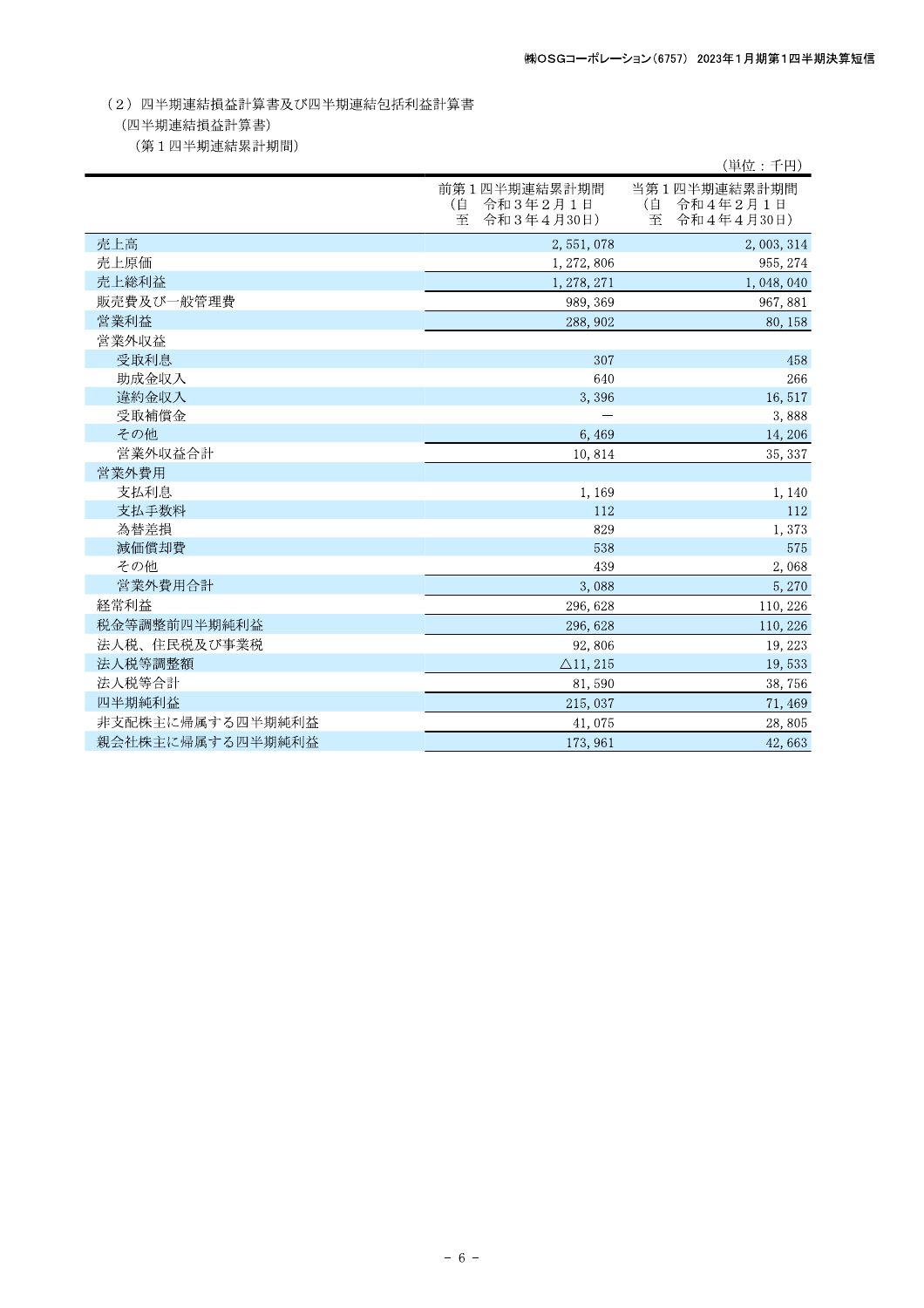## (四半期連結包括利益計算書) (第1四半期連結累計期間)

|                 |                                                  | (単位:千円)                                          |
|-----------------|--------------------------------------------------|--------------------------------------------------|
|                 | 前第1四半期連結累計期間<br>令和3年2月1日<br>Έ<br>令和3年4月30日)<br>至 | 当第1四半期連結累計期間<br>令和4年2月1日<br>旧<br>至<br>令和4年4月30日) |
| 四半期純利益          | 215, 037                                         | 71, 469                                          |
| その他の包括利益        |                                                  |                                                  |
| 為替換算調整勘定        | 5.543                                            | 11, 263                                          |
| その他の包括利益合計      | 5.543                                            | 11, 263                                          |
| 四半期包括利益         | 220, 581                                         | 82,732                                           |
| (内訳)            |                                                  |                                                  |
| 親会社株主に係る四半期包括利益 | 179, 505                                         | 53, 526                                          |
| 非支配株主に係る四半期包括利益 | 41,075                                           | 29, 205                                          |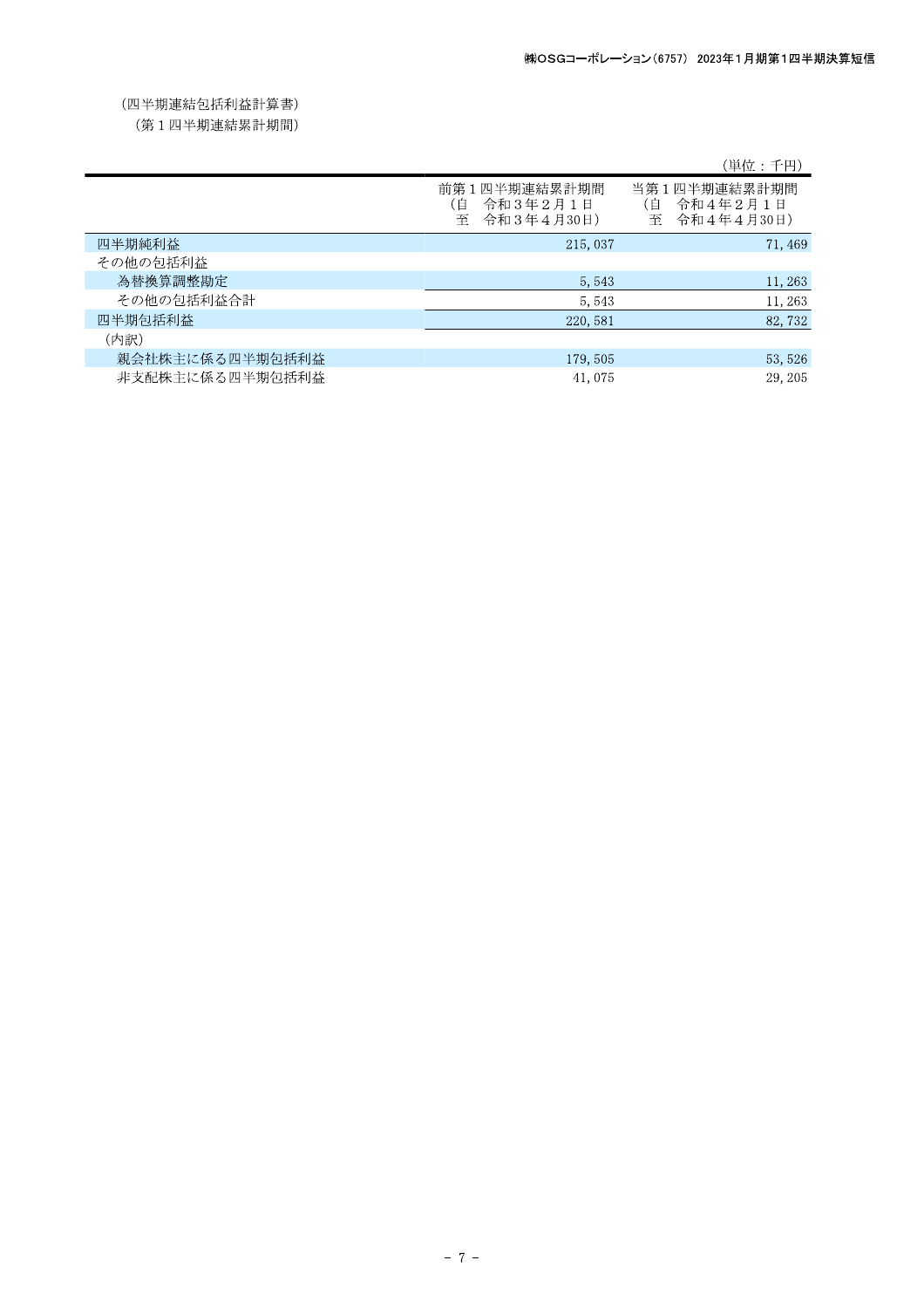(3) 四半期連結財務諸表に関する注記事項 (継続企業の前提に関する注記) 該当事項はありません。

(株主資本の金額に著しい変動があった場合の注記) 該当事項はありません。

(四半期連結財務諸表の作成に特有の会計処理の適用) 該当事項はありません。

(会計方針の変更)

(収益認識に関する会計基準等の適用)

「収益認識に関する会計基準」(企業会計基準第29号 2020年3月31日。以下「収益認識会計基準」という。)等 を当第1四半期連結会計期間の期首から適用し、約束した財又はサービスの支配が顧客に移転した時点で、当該財又 はサービスと交換に受け取ると見込まれる金額で収益を認識することとしております。これによる主な変更点は以下 のとおりです。

(1) 変動対価が含まれる取引に係る収益認識

顧客に対して支払うリベート等の一部については、従来は、販売費及び一般管理費として処理しておりまし たが、取引価格から減額する方法に変更しております。

また、従来は、売上総利益相当額に基づいて「流動負債」に計上していた「返品調整引当金」は、返品され ると見込まれる商品及び製品についての売上高及び原価相当額を認識しない方法に変更しており、「返金負 債」を「流動負債」の「その他」、「返品資産」を「流動資産」の「その他」にそれぞれ含めて表示しており ます。

(2) 加盟金

従来、加盟店に対してエリアオーナーたる地位やブランド及びノウハウの供与又は経営指導等の提供を目的 とした加盟金につきまして、契約時に一括で売上計上しておりましたが、一定の期間にわたり収益認識する方 法に変更いたしました。

収益認識会計基準等の適用については、収益認識会計基準第84項ただし書きに定める経過的な取扱いに従ってお り、当第1四半期連結会計期間の期首より前に新たな会計方針を遡及適用した場合の累積的影響額を、当第1四半期 連結会計期間の期首の利益剰余金に加減し、当該期首残高から新たな会計方針を適用しております。

この結果、従来の方法に比べて、当第1四半期連結累計期間の売上高は58,802千円増加し、営業利益、経常利益及 び税金等調整前四半期純利益はそれぞれ57,812千円増加しております。また、利益剰余金の当期首残高は206,148千 円減少しております。さらに、前連結会計年度の連結貸借対照表において「流動負債」に表示していた「前受金」は 当第1四半期連結会計期間より「契約負債」として表示しております。

なお、収益認識会計基準第89-2項に定める経過的な取扱いに従って、前連結会計年度について新たな表示方法に より組替えを行っておりません。さらに、「四半期財務諸表に関する会計基準」(企業会計基準第12号 2020年3月 31日)第28-15項に定める経過的な取扱いに従って、前第1四半期連結累計期間に係る顧客との契約から生じる収益 を分解した情報を記載しておりません。

(時価の算定に関する会計基準等の適用)

「時価の算定に関する会計基準」(企業会計基準第30号 2019年7月4日。以下「時価算定会計基準」という。) 等を当第1四半期連結会計期間の期首から適用し、時価算定会計基準第19項及び「金融商品に関する会計基準」(企 業会計基準第10号 2019年7月4日)第44-2項に定める経過的な取扱いに従って、時価算定会計基準等が定める新た な会計方針を、将来にわたって適用することとしております。なお、四半期連結財務諸表に与える影響はありませ  $\lambda_{1}$ 

(会計上の見積りの変更) 該当事項はありません。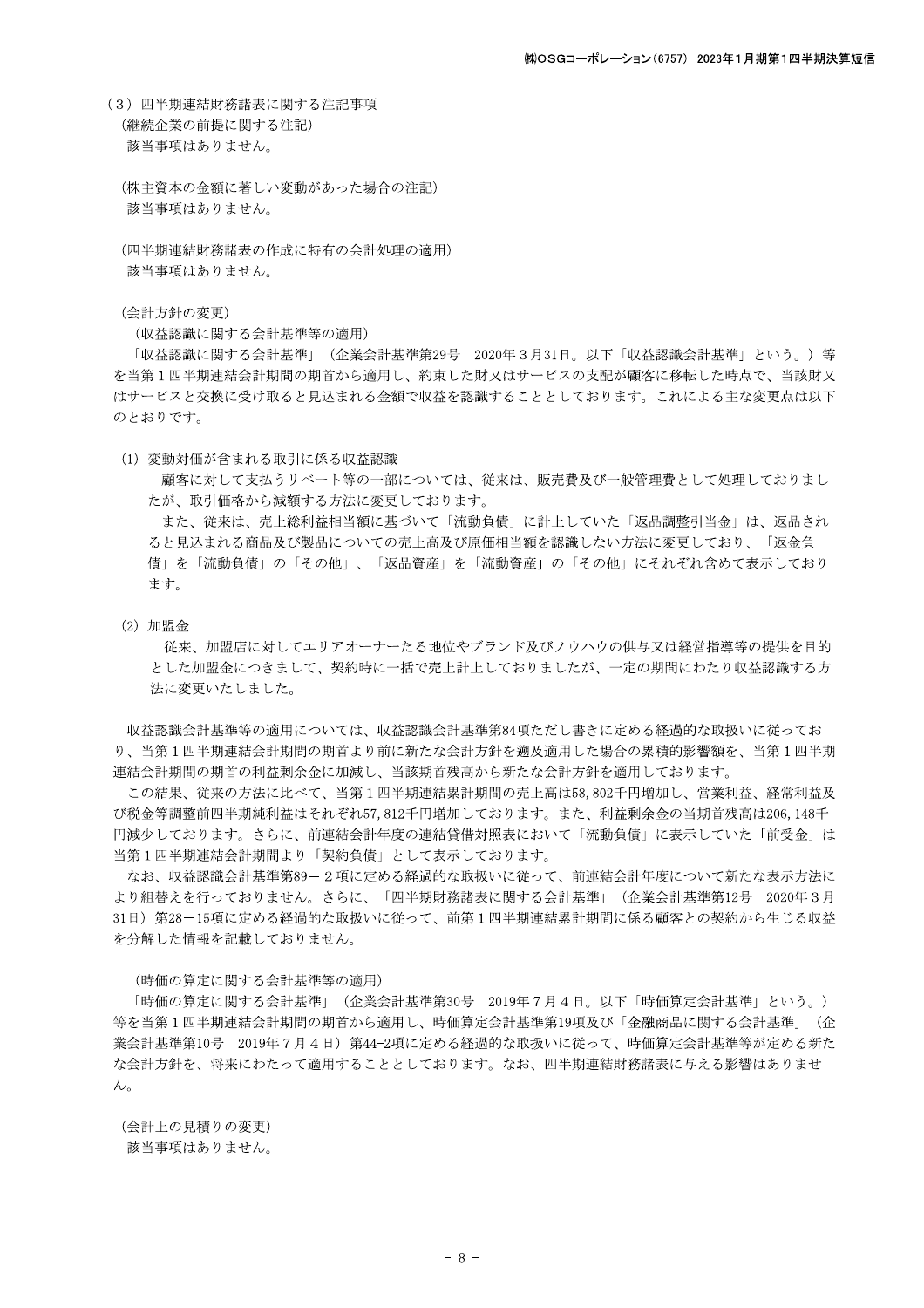(追加情報)

(新型コロナウイルス感染症の感染拡大の影響に関する会計上の見積り)

前連結会計年度の有価証券報告書の(重要な会計上の見積り)及び(追加情報) (新型コロナウイルス感染症 の感染拡大の影響に関する会計上の見積り)に記載した新型コロナウイルス感染症による影響に関する前提につ いて重要な変更はありません。

(セグメント情報等)

【セグメント情報】

I 前第1四半期連結累計期間 (自 令和3年2月1日 至 令和3年4月30日)

1. 報告セグメントごとの売上高及び利益又は損失の金額に関する情報

|                       |             |              |                    |               |           |                     | (単位:千円)               |
|-----------------------|-------------|--------------|--------------------|---------------|-----------|---------------------|-----------------------|
|                       | 報告セグメント     |              |                    |               |           |                     | 四半期連結                 |
|                       | 水関連機<br>器事業 | メンテナ<br>ンス事業 | HOD<br>(水宅配)<br>事業 | フランチ<br>ャイズ事業 | 計         | 調整額<br>(注)          | 損益計算書<br>計上額<br>(注) 2 |
| 売上高                   |             |              |                    |               |           |                     |                       |
| 外部顧客への売上高             | 619, 533    | 450, 433     | 313, 715           | 1, 167, 397   | 2,551,078 |                     | 2, 551, 078           |
| セグメント間の内部売<br>上高又は振替高 | 23,678      | 12,500       | 1,187              |               | 37, 365   | $\triangle$ 37, 365 |                       |
| 計                     | 643, 211    | 462, 933     | 314, 902           | 1, 167, 397   | 2,588,444 | $\triangle$ 37, 365 | 2, 551, 078           |
| セグメント利益               | 46,730      | 72, 249      | 4,535              | 195, 585      | 319, 100  | $\triangle$ 30, 197 | 288, 902              |

(注) 1 調整額は以下のとおりであります。

(1) セグメント間の内部売上高又は振替高の調整額△37,365千円は、セグメント間取引消去等であります。

(2) セグメント利益の調整額△30,197千円は、セグメント間取引消去等であります。

2 セグメント利益は、四半期連結損益計算書の営業利益と調整を行っております。

2. 報告セグメントごとの固定資産の減損損失又はのれん等に関する情報 該当事項はありません。